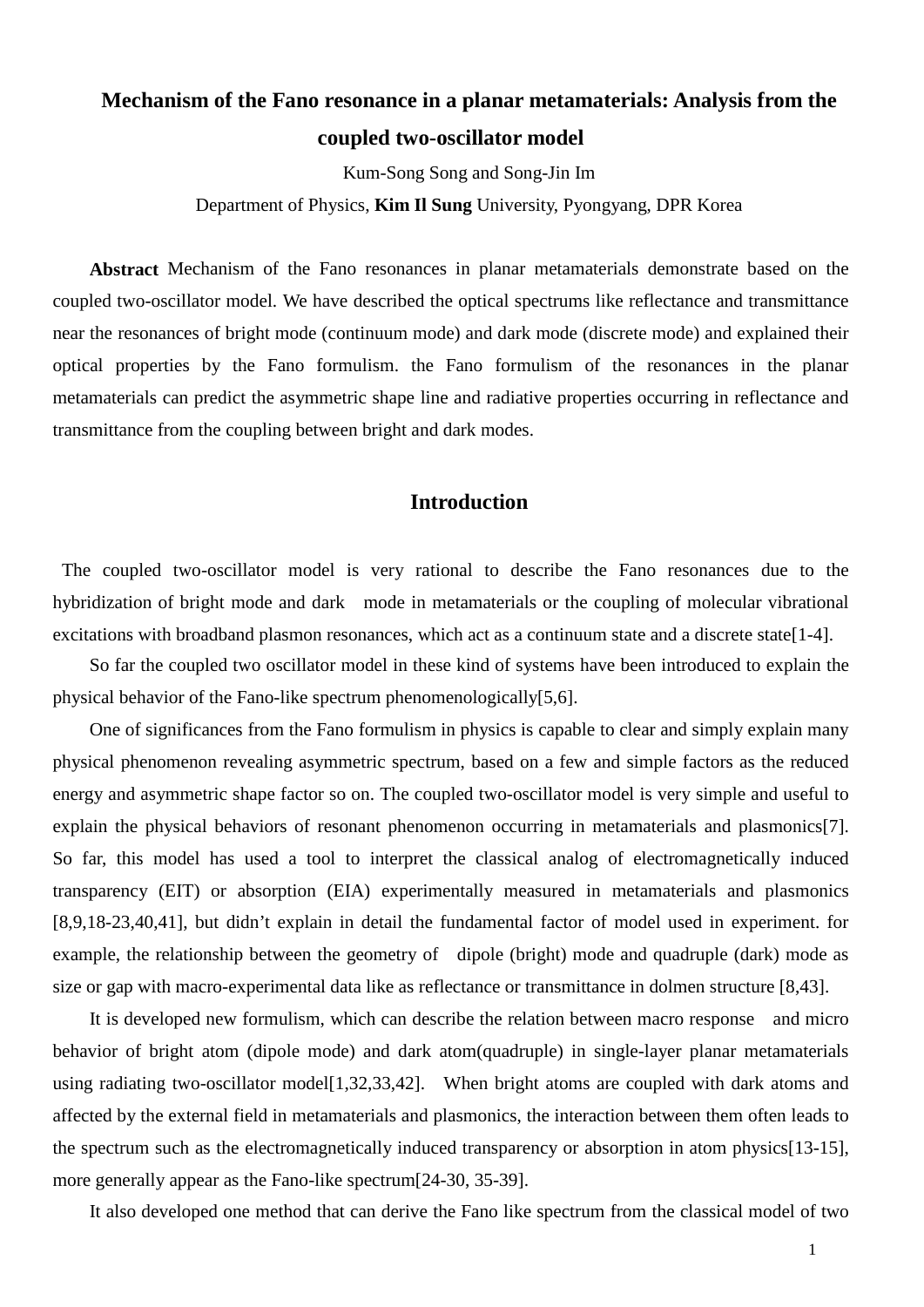coupled oscillators [25-28]. Based on this method, they calculated the reflectance from individual resonant positions and damping factors in the system composed of a bright atom and dark atom [27, 37].

In this paper, based on the idea that derive reflectance, transparency and absorption from the surface conductivity [1,42] and the Fano formulism of classical two coupled oscillators [4,7,38], we have a mind to reveal the relationship between micro properties and macro optical properties in real systems. Through such study, it will give us a key that reveals the nature of EIT and EIA in metamaterials, for

example, in easy fabricated single-layer metamaterials (or meta-surface) The results of this paper will give a useful help to design and develop a variable of functional

devices such as a high sensitive-sensor [19, 34, 38], slow light application [17, 18, 38], light switching so on[31].

## **1. The derive of the Fano formulism in macro-optical properties from two coupled oscillator model**

The interaction of a bright atom coupled a dark atom with external field can better be described by two coupled oscillator model. The study of such systems mostly undergo in fabrication simple planar metamaterials (or meta-surface), typical example is the dolmen structure.

The dolmen structure is comprised of a metal rod (dipole or bright mode) exhibiting dipole radiation and two parallel metal rods (quadruple or dark mode) perpendicular to one, the bright mode interact directly with external field, but the dark mode interact indirectly with external field through the excitation the bright one (for example, the magnetic field occurring from bight mode).

The quadruple mode may be affected by the dipole one of neighborhood cell in-plane dolmen structure, but the stacked dolmen structure is comprised of almost closed system and experience little effect of period, since dipole mode stack on top of quadruple.

These electrical dipole-quadruple systems can be described in terms of RLC model coupled by a shunt capacitor [20], written in terms of two coupled oscillator model as follows:

$$
L_1 \ddot{p}(t) + R_1 \dot{p}(t) + \frac{1}{C_1} p(t) + \frac{1}{C_c} [p(t) - q(t)] = U_{ext}
$$
  
\n
$$
L_2 \ddot{q}(t) + R_2 \dot{q}(t) + \frac{1}{C_1} q(t) + \frac{1}{C_c} [q(t) - p(t)] = U_{int} = M\ddot{p}(t)
$$
\n(1)

Where  $p(t)$  is the charge of dipole mode and  $q(t)$  is the one of quadruple. *M* is the mutual induction of quadruple mode induced by magnetic field occurring from dipole mode,  $U_{\text{ext}}$  is the electromotive force induced by the external field and  $U_{int}$  is the electromotive force induced by the dipole mode, proportional to the current of dipole mode.

Assuming the harmonic time approach, the equation follows as:

2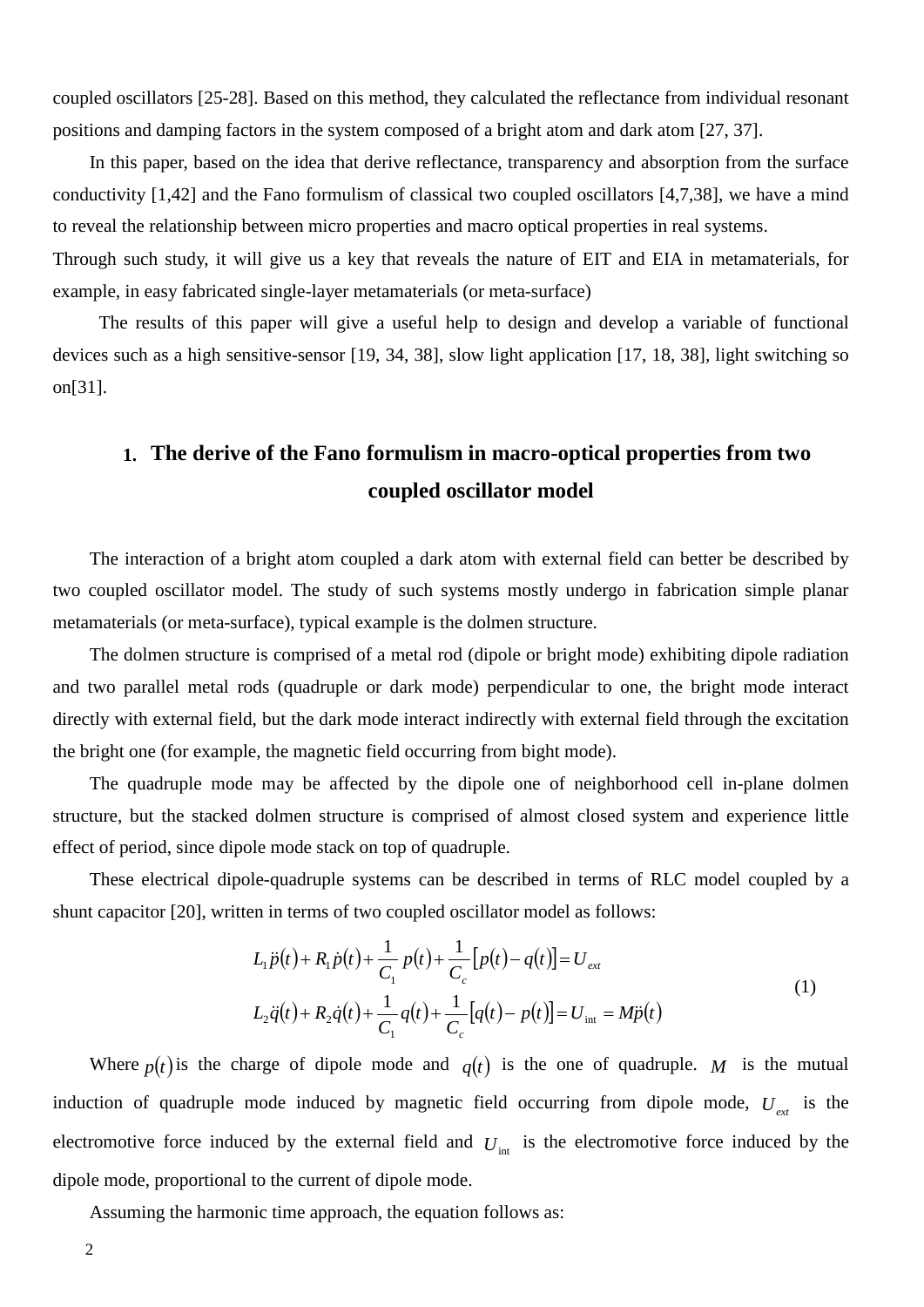$$
- \omega^2 \widetilde{p}(\omega) - i \omega \gamma_b \widetilde{p}(\omega) + \omega_b^2 \widetilde{p}(\omega) + \kappa_1 \widetilde{q}(\omega) = - (e^2/m) \widetilde{E}_{inc}(\omega) - \omega^2 \widetilde{q}(\omega) - i \omega \gamma_d \widetilde{q}(\omega) + \omega_d^2 \widetilde{q}(\omega) + \kappa_2 \widetilde{p}(\omega) = - \omega^2 M \widetilde{p}(\omega)
$$
\n(2)

Where the damping coefficients of dipole and quadruple mode are  $\gamma_b = R_1 / L_1$  and  $\gamma_d = R_2 / L_2$ , respectively, and their resonant frequency  $\omega_b$  and  $\omega_d$  follow as:

$$
\omega_b = 1 / \sqrt{L_1 C_b}, \omega_d = 1 / \sqrt{L_2 C_d}
$$
\n<sup>(3)</sup>

The capacity  $C_b$  and  $C_d$  in each partial circuit follow as:

$$
\frac{1}{C_b} = \frac{1}{C_1} + \frac{1}{C_c}, \quad \frac{1}{C_d} = \frac{1}{C_2} + \frac{1}{C_c}
$$
(4)

Contrary to previous paper, the coupling constant  $\kappa_1$  and  $\kappa_2$  are different from each other, follow as:

$$
\kappa_1 = \frac{1}{L_1 C_c}, \ \ \kappa_2 = \frac{1}{L_2 C_c} \tag{5}
$$

The essence of these coupling will be developed at later paper, these depend on the parallel connection of bright mode and dark mode' capacitors and their strength are inverse proportion to the distance between bright mode and dark mode.

In above equation, if mutual induction M is very small as in the dolmen structure, or there is no such term as in the T shape structure, it has the following typical two coupled oscillator model[1,43].

$$
-\omega^2 \tilde{p}(\omega) - i\omega \gamma_b \tilde{p}(\omega) + \omega_b^2 \tilde{p}(\omega) + \kappa_1 \tilde{q}(\omega) = -(e^2/m)\tilde{E}_{inc}(\omega) -\omega^2 \tilde{q}(\omega) - i\omega \gamma_d \tilde{q}(\omega) + \omega_d^2 \tilde{q}(\omega) + \kappa_2 \tilde{p}(\omega) = 0
$$
\n(6)

Where  $\tilde{E}_{inc}(\omega)$  is the strength of the external electrical field and  $E(t) = \tilde{E}_{inc}e^{-i\omega t}$ . Of course, if one take account of the mutual induction, the coefficient of the radiative oscillator equation vary a bit from, but they have the same formula and their solutions is.

$$
\widetilde{p}(\omega) = (e^2/m) \frac{D_d(\omega)\widetilde{E}_{inc}(\omega)}{D_d(\omega)D_b(\omega) - \kappa_1 \kappa_2}
$$
\n
$$
\widetilde{q}(\omega) = (e^2/m) \frac{\kappa_2 \widetilde{E}_{inc}(\omega)}{D_d(\omega)D_b(\omega) - \kappa_1 \kappa_2}
$$
\n(7)

Where  $D_b(\omega)$  and  $D_d(\omega)$  is

$$
D_b(\omega) = \omega_b^2 - i\omega\gamma_b - \omega^2
$$
  
\n
$$
D_d(\omega) = \omega_d^2 - i\omega\gamma_d - \omega^2
$$
\n(8)

Now taking the following quantity,

$$
\chi_0 = \frac{ne^2}{\varepsilon_0 m \omega_b^2} = \frac{\omega_p^2}{\omega_b^2}
$$
\n(9),

then the total average polarization of dipole modes has the following equation .

$$
\widetilde{P}(\omega) = \varepsilon_0 \chi(\omega) \widetilde{E}_s(\omega) = n \delta(\omega) \widetilde{p}(\omega)
$$
\n(10)

Where  $\omega_p$  is the plasma frequency of metal,  $\tilde{E}_s(\omega)$  is the surface field, *n* is the atom number per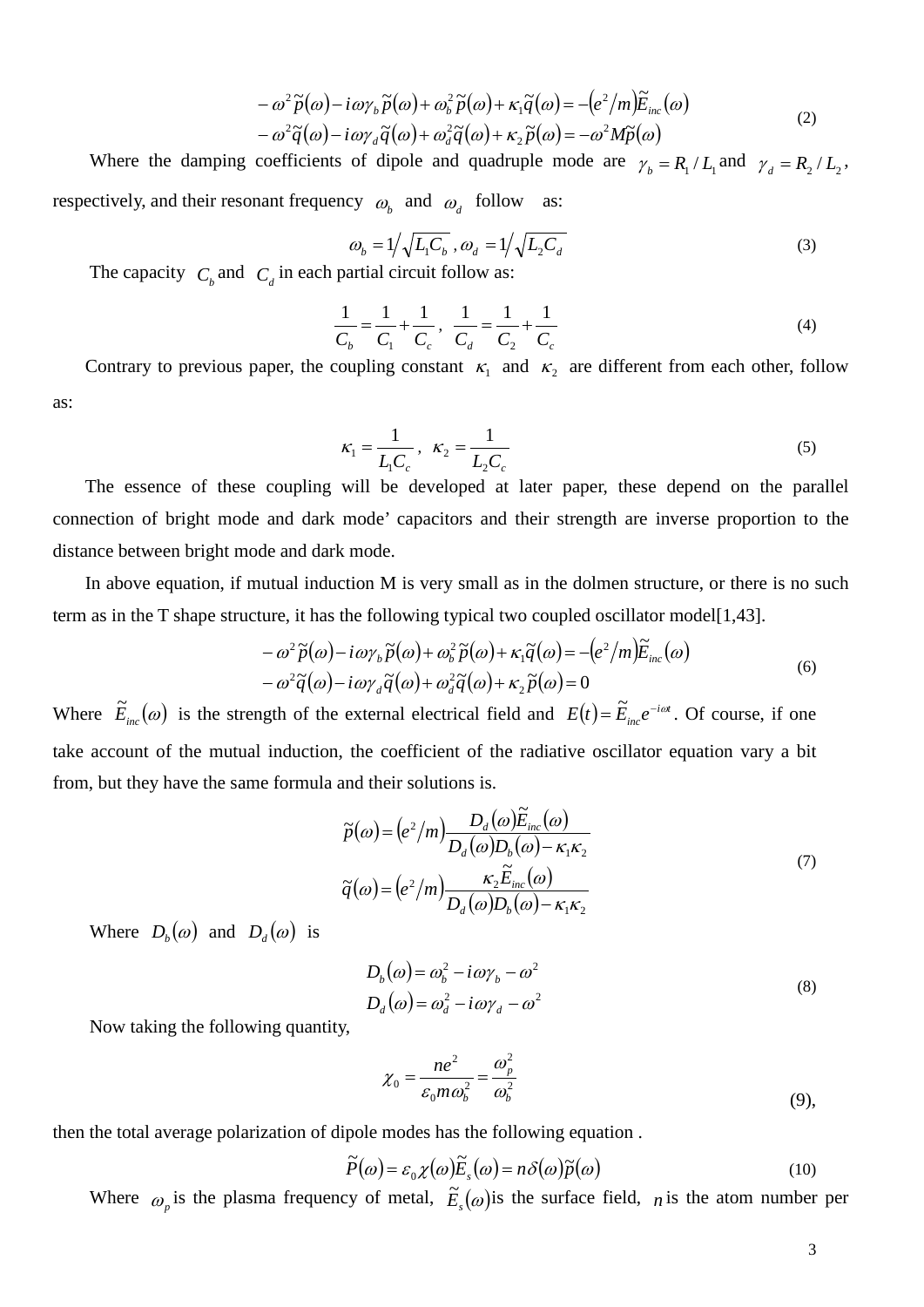unit of volume,  $\delta(\omega)$  is the quantity as much as penetration depth of the external field,  $n\delta(\omega)$  is the atom number per unit of surface area[1].

 $\chi(\omega)$  is the frequency dependent susceptibility at meta-surface, has the following form.

$$
\chi(\omega) = \chi_0 \frac{D_d(\omega)\omega_b^2}{D_d(\omega)D_b(\omega) - \kappa_1 \kappa_2}
$$
\n(11)

From (10), the relation between macro-surface electrical field and the external field is

$$
\widetilde{E}_s(\omega) = \delta(\omega)\widetilde{E}_{inc}(\omega). \tag{12}
$$

The total average polarization thus equals  $\tilde{P}(\omega) = \varepsilon_0 \chi(\omega) \delta(\omega) \tilde{E}_{inc}(\omega)$  and the polarization current at meta-surface is  $\langle \tilde{j}_s(\omega) \rangle = -i\omega \tilde{P}(\omega)$  in the harmonic time approach.

From the relationship current and electrical field,  $\langle \tilde{j}_s(\omega) \rangle = \sigma_{se} \tilde{E}_s(\omega)$ , we can derive the equation on surface conductivity,

$$
\sigma_{se} = -\frac{i\omega P(\omega)}{\widetilde{E}_s(\omega)} = -\frac{i\varepsilon_0 \omega \delta(\omega)\omega_b^2 D_d(\omega)}{D_d(\omega)D_b(\omega) - \kappa_1 \kappa_2}
$$
(13)

Define the following the quantity,

$$
S = \zeta \sigma_{se} = -\frac{i\eta \omega_b^2 D_d(\omega)}{D_d(\omega)D_b(\omega) - \kappa_1 \kappa_2} \tag{14}
$$

Where  $\zeta$  is the impedance of the external electromagnetic wave, that is  $\zeta = \mu_0 \omega / k$ ,  $\mu_0$  is the permeability, *k* is the wave number of the external electromagnetic wave. And  $\eta$  is  $\eta = \varepsilon_0 \mu_0 \delta(\omega) \omega^2 / k$ , in general, is the dimensionless quantity as much as one.

Following the method of [1], in the system comprised bright and dark mode excited by external electromagnetic field, the scattering parameters of the planar metamaterials are

$$
r = -\frac{S}{2+S}, \ t = \frac{2}{2+S} \quad . \tag{15}
$$

Following the formulism of [4, 7] using S defined from (15), derive the Fano-like formula on the reflectance, transmittance and absorption near the bright and dark resonances of planar metamaterials.

First, derive the formula on the reflectance near dark resonance,

$$
R = |r|^2 = \left| \frac{S}{2+S} \right|^2 = \frac{\omega_b^4 |\eta|^2}{4} \left| \frac{D_d(\omega)}{D_d(\omega) D_{rb}(\omega) - \kappa_1 \kappa_2} \right|^2 \tag{16}
$$

Where  $D_{ab}(\omega)$  is the following strength of modified radiative oscillator,

$$
D_{rb}(\omega) = \omega_b^2 - i(\omega \gamma_b + \eta \omega_b^2/2) - \omega^2 = \omega_b^2 - i\omega \gamma_{rb} - \omega^2
$$
 (17)

From  $(17)$ , the reflectance can be written as

$$
R = \frac{\omega_b^4 |\eta|^2}{4|D_{rb}(\omega)|^2} \left| \frac{D_d(\omega)}{D_d(\omega) - \kappa_1 \kappa_2 \text{Re}(D_{rb}(\omega))/|D_{rb}(\omega)|^2 - i \kappa_1 \kappa_2 \text{Im}(D_{rb}(\omega))/|D_{rb}(\omega)|^2} \right|^2
$$

Where  $\Delta_{rd} = -\kappa_1 \kappa_2 \text{Re}(D_{rb}(\omega_d))/\omega_d |D_{rb}(\omega_d)|^2$  is the shift resonance position of the dark mode by the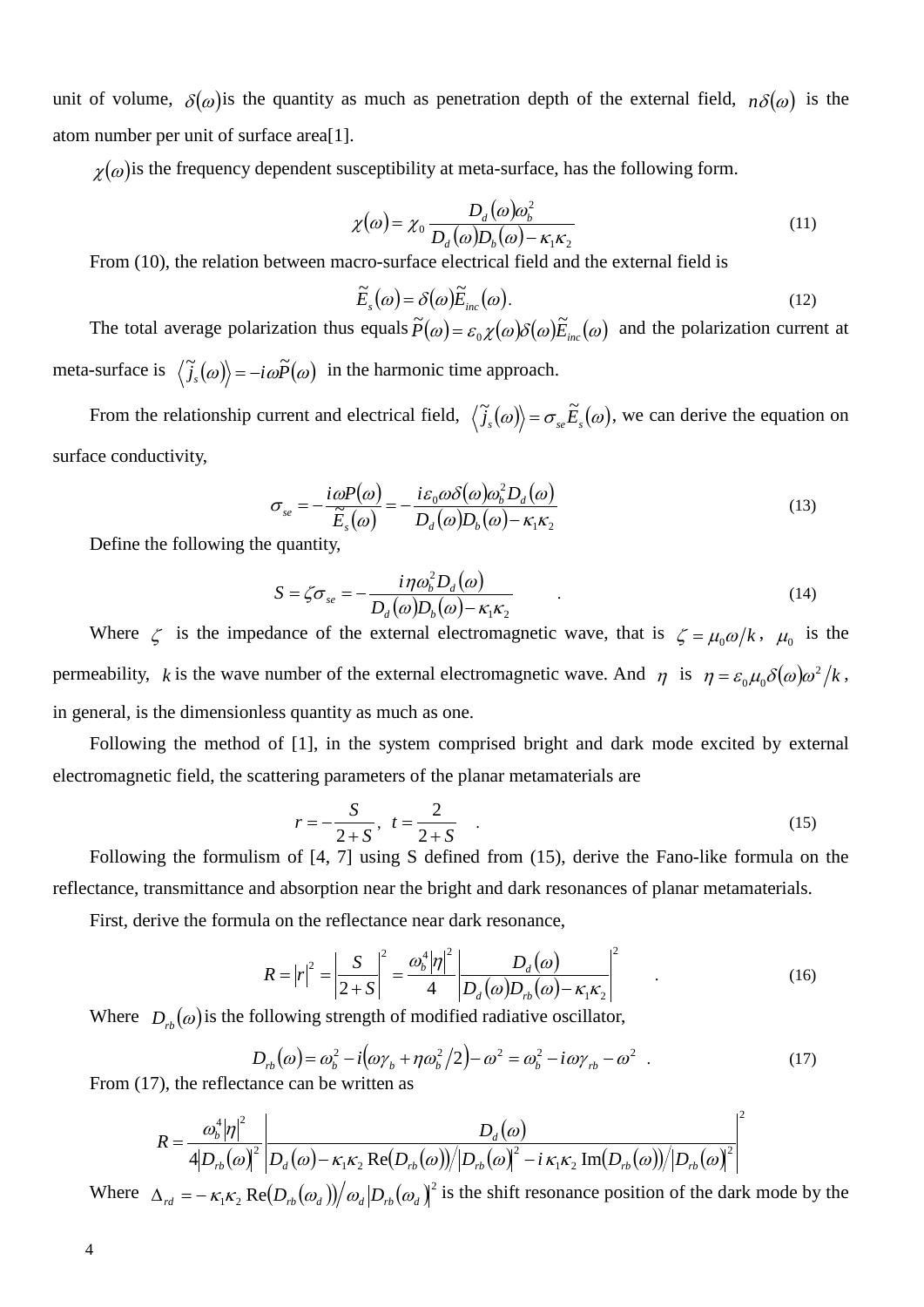resonant coupling with the bright mode,  $\Gamma_d = \gamma_d \omega_d$  is the resonant width by the intrinsic loss of the dark mode,  $\Gamma_{rdc} = \kappa_1 \kappa_2 \text{Im}(D_{rb}(\omega_d))/|D_{rb}(\omega_d)|^2$  is the radiative resonant width occurring by the coupling the dark mode with bright mode and  $\Gamma_{\text{Trd}} = \Gamma_d + \Gamma_{\text{dec}}$  is the total resonant width.

Then the reflectance near the natural frequency of the dark mode,  $R_d$  is given by:

$$
R_d = \frac{\omega_b^4 |\eta|^2}{4 |D_{rb}|^2} \left| \frac{-\text{Re } D_d + i\Gamma_d}{-\text{Re } D_d + i\Gamma_d - \omega_d \Delta_{rd} + i\Gamma_{rdc}} \right|^2 = \frac{\omega_b^4 |\eta|^2}{4 |D_{rb}|^2} \left| \frac{-\text{Re } D_d + i\Gamma_d}{-\text{Re } D_d - \omega_d \Delta_{rd} + i\Gamma_{rrd}} \right|^2
$$

Now, define the following quantities.

$$
\varepsilon_{rd} = \frac{\omega^2 - \omega_d^2 - \omega_d \Delta_{rd}}{\Gamma_{\text{Trd}}},\tag{18}
$$

 $\epsilon_{rd}$  is the reduced frequency at the shifted resonant position, that is, the Fano resonant frequency, and

$$
q_{rd} = -\frac{\text{Re}\,D_{rd}(\omega_d)}{\text{Im}\,D_{rd}(\omega_d)(1 + \Gamma_d/\Gamma_{rdc})} = \frac{\omega_d \Delta_{rd}}{\Gamma_{rd}},\tag{19}
$$

 $q_{rd}$  is the asymmetric factor of the spectrum near the Fano resonant frequency of the dark mode, then the reflectance near the Fano resonant frequency of the dark mode has the following the Fano-like spectrum.

$$
R_d = \frac{\omega_b^4 |\eta|^2}{4|D_{rb}(\omega_d)|^2} \frac{(\varepsilon_{rd} + q_{rd})^2 + b_{rd}}{\varepsilon_{rd}^2 + 1}
$$
(20)

Where  $b_{rd} = \Gamma_d^2 / \Gamma_{rd}^2$  is the modulation damping parameter presenting the damping rate of the non-radiative loss that prevent full interference to the total loss [4],

Then, consider transmittance near the Fano resonant frequency of the dark mode using S.

$$
T = |t|^2 = \left| \frac{2}{2+S} \right|^2 = \left| \frac{D_d(\omega)D_b(\omega) - \kappa_1 \kappa_2}{D_d(\omega)D_{rb}(\omega) - \kappa_1 \kappa_2} \right|^2
$$
  
=  $\frac{|D_b|^2}{|D_{rb}|^2} \left| \frac{D_d}{-D_d + \kappa_1 \kappa_2 \text{ Re } D_{rb} / |D_{rb}|^2 + i \kappa_1 \kappa_2 \text{ Im } D_{rb} / |D_{rb}|^2} \right|^2 \times$   
 $\times \left| \frac{-D_d + \kappa_1 \kappa_2 \text{ Re } D_b / |D_b|^2 + i \kappa_1 \kappa_2 \text{ Im } D_b / |D_b|^2}{D_d} \right|^2$ 

Accepting new reduced frequency,  $\varepsilon_d = \omega^2 - \omega_d^2 - \omega_d \Delta_d / \Gamma_{Td}$ , the resonance frequency shift  $\Delta_d = \kappa_1 \kappa_2 \text{ Re } D_b(\omega_d) / \omega_d |D_b(\omega_d)|^2$  and the asymmetric parameter  $q_d = \omega_d \Delta_d / \Gamma_{Td}$ ,

$$
T_d = \frac{|D_b(\omega_d)|^2}{|D_{rb}(\omega_d)|^2} \frac{(\varepsilon_{rd} + q_{rd})^2 + b_{rd}}{\varepsilon_{rd}^2 + 1} \frac{\varepsilon_d^2 + 1}{(\varepsilon_d + q_d)^2 + b_d}
$$
(21)

Where  $\Gamma_{dc}$  is defined as  $\Gamma_{dc} = \kappa_1 \kappa_2 \text{Im} D_b(\omega_d)/|D_b(\omega_d)|^2$ ,  $\Gamma_{Td} = \Gamma_d + \Gamma_{dc}$  is new resonance width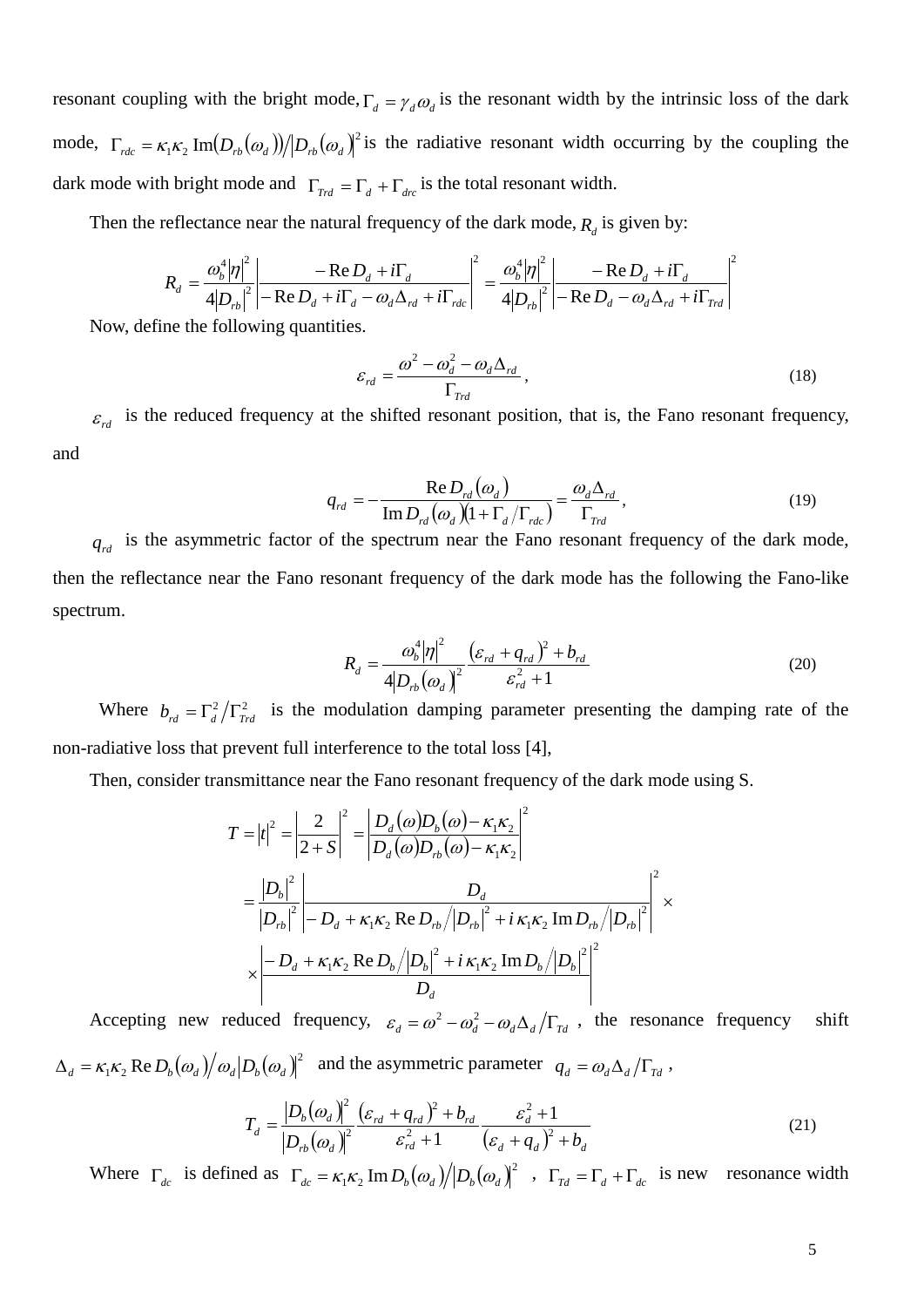and  $b_d = \Gamma_d^2 / \Gamma_{Td}^2$  is new modulation damping parameter.

Now, transform  $\varepsilon_d$ ,  $q_d$ ,  $b_d$  into the following quantities,

$$
\varepsilon_{md} = \left(\varepsilon_d + q_d\right) / \sqrt{b_d} \tag{22a}
$$

$$
q_{md} = -q_d / \sqrt{b_d} \tag{22b}
$$

$$
b_{md} = 1/b_d \tag{22c}
$$

the formula of the transmittance then transforms into the product of the the Fano formula.

$$
T_d = \frac{|D_b(\omega_d)|^2}{|D_{rb}(\omega_d)|^2} \frac{(\varepsilon_{rd} + q_{rd})^2 + b_{rd}}{\varepsilon_{rd}^2 + 1} \frac{(\varepsilon_{md} + q_{md})^2 + b_{md}}{\varepsilon_{md}^2 + 1}
$$
(23)

To consider the shapes of reflectance and transmittance near the resonance position of the bright mode, we transform the reflectance into the following form.

$$
R = |r|^2 = \left| \frac{S}{2+S} \right|^2 = \frac{\omega_b^4 |\eta|^2}{4} \left| \frac{D_d(\omega)}{D_d(\omega)D_{rb}(\omega) - \kappa_1 \kappa_2} \right|^2
$$

$$
= \frac{\omega_b^4 |\eta|^2}{4} \left| \frac{1}{D_{rb}(\omega) - \kappa_1 \kappa_2/D_d(\omega)} \right|
$$

$$
= \frac{\omega_b^4 |\eta|^2}{4} \left| \frac{1}{D_{rb}(\omega) - \kappa_1 \kappa_2 \operatorname{Re} D_d(\omega) / |D_d(\omega)|^2 + i \kappa_1 \kappa_2 \operatorname{Im} D_d(\omega) / |D_d(\omega)|^2} \right|^2
$$

 We define the radiative resonance of bright mode by coupling with the dark mode as  $\Gamma_{bc} = \kappa_1 \kappa_2 \text{Im } D_d(\omega_b) / |D_d(\omega_b)|^2$ , then the total resonant width near the natural frequency of the bright mode is  $\Gamma_{\tau_{rb}} = \Gamma_{bc} - \text{Im} D_{rb} (\omega_b) = \Gamma_{bc} + \omega_b \gamma_b + \eta \omega_b^2 / 2$ . Also, the reduced frequency and the shift from the natural frequency of the dipole mode is respectively defined by:

$$
\varepsilon_{rb} = \frac{\omega^2 - \omega_b^2 - \omega_b \Delta_b}{\Gamma_{rb}}
$$
\n(24)

$$
\Delta_b = -\frac{\kappa_1 \kappa_2 \operatorname{Re} D_d(\omega_b)}{\omega_b |D_d(\omega_b)|^2}
$$
(25)

The line-shape of the reflectance near the natural frequency of the bright mode is given by:

$$
R_b = \frac{\omega_b^4 |\eta|^2}{4} \left| \frac{1}{-D_{rb}(\omega) - \omega_b \Delta_b + i\Gamma_{bc}} \right|^2 = \frac{\omega_b^4 |\eta|^2}{4\Gamma_{\text{Trb}}^2} \frac{1}{\varepsilon_{rb}^2 + 1}
$$
(26)

Thus, the reflectance near the natural frequency of the bright mode has the symmetric shape, that is, not the Fano form but Lorentzian.

Next, the transmittance near the natural frequency of the bright mode is derived and transformed into the following form, similarly to the dark mode'.

$$
T = |t|^2 = \left| \frac{2}{2+S} \right|^2 = \left| \frac{D_d(\omega)D_b(\omega) - \kappa_1 \kappa_2}{D_d(\omega)D_{rb}(\omega) - \kappa_1 \kappa_2} \right|^2
$$

Now near the natural frequency of the bright mode, the reduced frequency is defined by: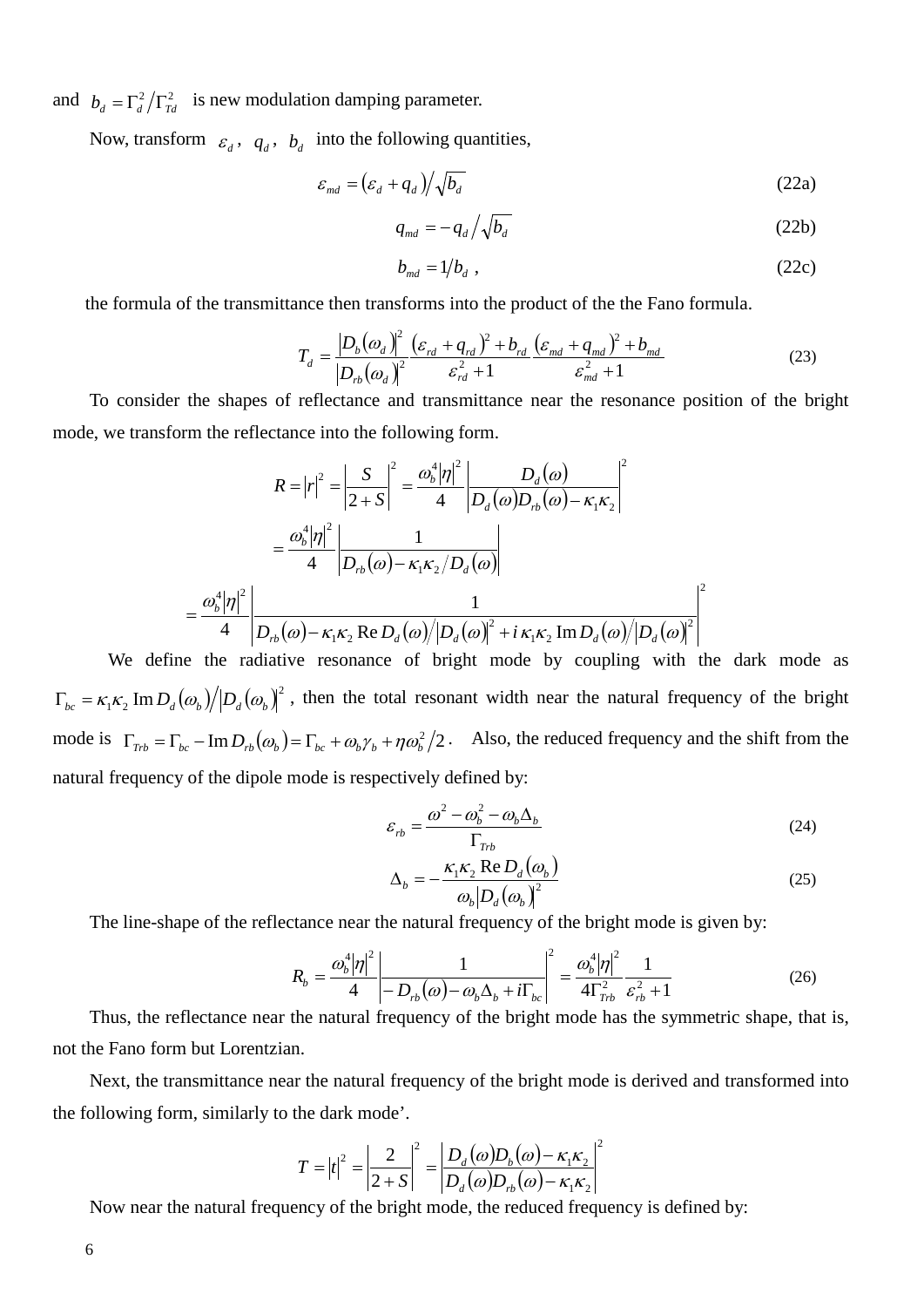$$
\varepsilon_b = \omega^2 - \omega_b^2 - \omega_b \Delta_b / \Gamma_{Tb} ,
$$

The total resonant width is defined by:

$$
\Gamma_{Tb} = \Gamma_{bc} - \text{Im} \, D_b(\omega_b) = \Gamma_{bc} + \omega_b \gamma_b
$$

And the modulation damping parameter is defined by :

$$
b_b = \left|\Gamma_{Tb}/\Gamma_{Trb}\right|^2,
$$

the transmittance near the natural frequency of the bright mode is given by:

$$
T_b = \left| \frac{-D_b(\omega) - \Delta_b \omega_b + i\Gamma_{bc}}{-D_{rb}(\omega) - \Delta_b \omega_b + i\Gamma_{bc}} \right|^2 = \left| \frac{\Gamma_{Tb}}{\Gamma_{Tb}} \right|^2 \frac{\varepsilon_b^2 + 1}{\varepsilon_{rb}^2 + 1} = \frac{\varepsilon_{rb}^2 + b_b}{\varepsilon_{rb}^2 + 1} \,. \tag{27}
$$

From these formulas, it is found that both the shifts near the natural frequency of the bright mode are equal to, either the reflectance and transmittance exhibit the symmetric spectrum.

Finally, consider the absorption near the natural frequency of the bright mode.

The absorption is given as the following form by [1]:

$$
A = T \operatorname{Re} S \tag{28}
$$

Here,

$$
\text{Re } S = \text{Re}\left(\frac{i\eta\omega_b^2 D_d(\omega)}{D_d(\omega)D_d(\omega) - \kappa_1\kappa_2}\right)
$$

$$
= \frac{\eta\omega_b^2}{\Gamma_{Tb}} \text{Re}\left(\frac{i}{\varepsilon_b + i}\right) = \frac{\eta\omega_b^2}{\Gamma_{Tb}(\varepsilon_b^2 + 1)}
$$

Coupling this formula with the formula (17) on the transmittance, the absorption A near the resonant frequency is given by:

$$
A = \eta \omega_b^2 \frac{\Gamma_{Tb}}{\Gamma_{Trb}^2} \frac{1}{\varepsilon_{rb}^2 + 1}
$$
 (29)

This formula is very importance when we study the electromagnetically induced transparency and absorption. With this formula, we can obtain the condition to design the electromagnetically transparency and absorption in metamaterials.

#### **2. Results and discussion**

The signification of the Fano formula is simply to explain the complicated characters of the spectrum appearing in the system comprised of the continuum and discrete states. in terms of three factors, that is, the reduced energy  $\varepsilon$  defined by  $\varepsilon = 2(E - E_0)/\Gamma$  (or reduced frequency defined by  $2(\omega - \omega_0)/\Gamma$ , where  $\omega_0$  is the resonance position,  $\Gamma$  is the resonant width), the asymmetric shape factor q and the modulation damping parameter b.[4,7,38]

Many optical spectrums appearing in the metamaterials and nano-plasmonics have the Fano profile, their mechanism can be explained by two coupled harmonic oscillators.

One of the applications in metamaterials and nano-plasmonics is the electro-optic control of light due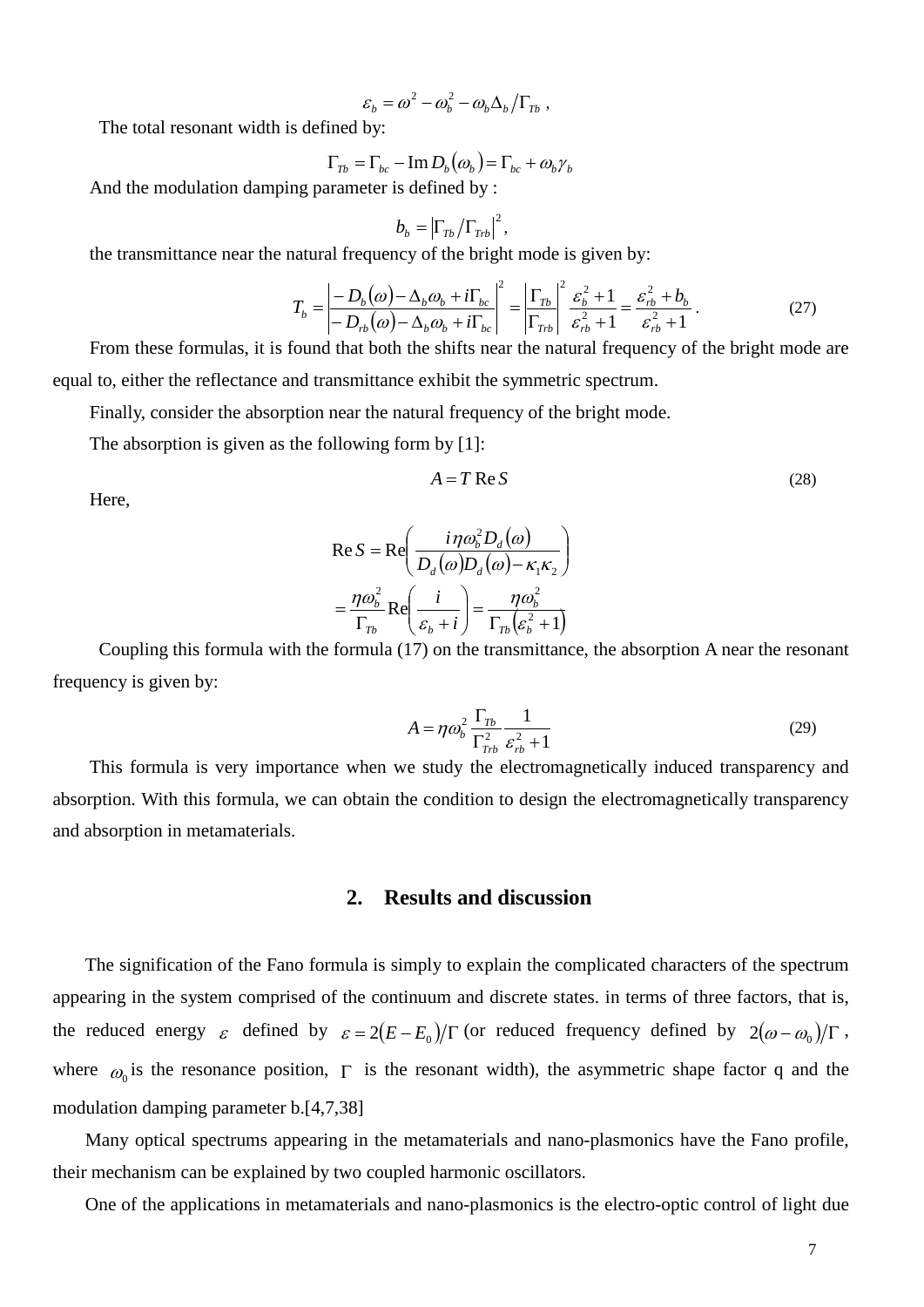to the interaction of bright and dark mode. In general, the optical properties occurring by the interaction of bright and dark mode are determined in terms of the geometry of bright and dark mode, and the their configuration. The geometry of bright mode and dark mode determines the natural frequencies of these modes and their configuration determines the coupling constants. The optical properties occurring due to the configuration of bright and dark mode discuss in [4, 42].

In this paper, we discuss the optical properties due to the difference of the natural frequencies between bright and dark mode, that is, detuning.

First, consider (21) and (27) on the reflectance near the natural frequency of bright mode and dark mode. From (21), the line-shape of reflectance near the natural frequency of dark mode has the asymmetric character, thus exhibits the Fano form affected by the bright mode. Also the reflectance near the natural frequency of bright mode has the symmetric shape, that is, Lorenzian from (27)

The spectrum shape near the natural frequency of bright mode is almost determined by the character of bright mode and it means that the interaction with the dark mode near the natural frequency of bright mode is weak. As shown in the reflectance of Figure1, the shape of reflectance is similar to the one of bright mode in the case of no coupling except near the natural frequency of the dark mode.

 As the interaction increases, the shape of the reflectance near the resonance of dark mode is governed by the Fano form, as the spectral detuning between the bright and dark resonances is close to zero, it approach to symmetry and has a dip in the reflection spectrum, it thus becomes the anti-resonance.

This means that the destructive interference occurs between the direct excitation of the bright mode and the external field and the indirect excitation of the dark mode, the classical analog of the electromagnetically induced transparency arises in the vicinity of the dark resonance [9].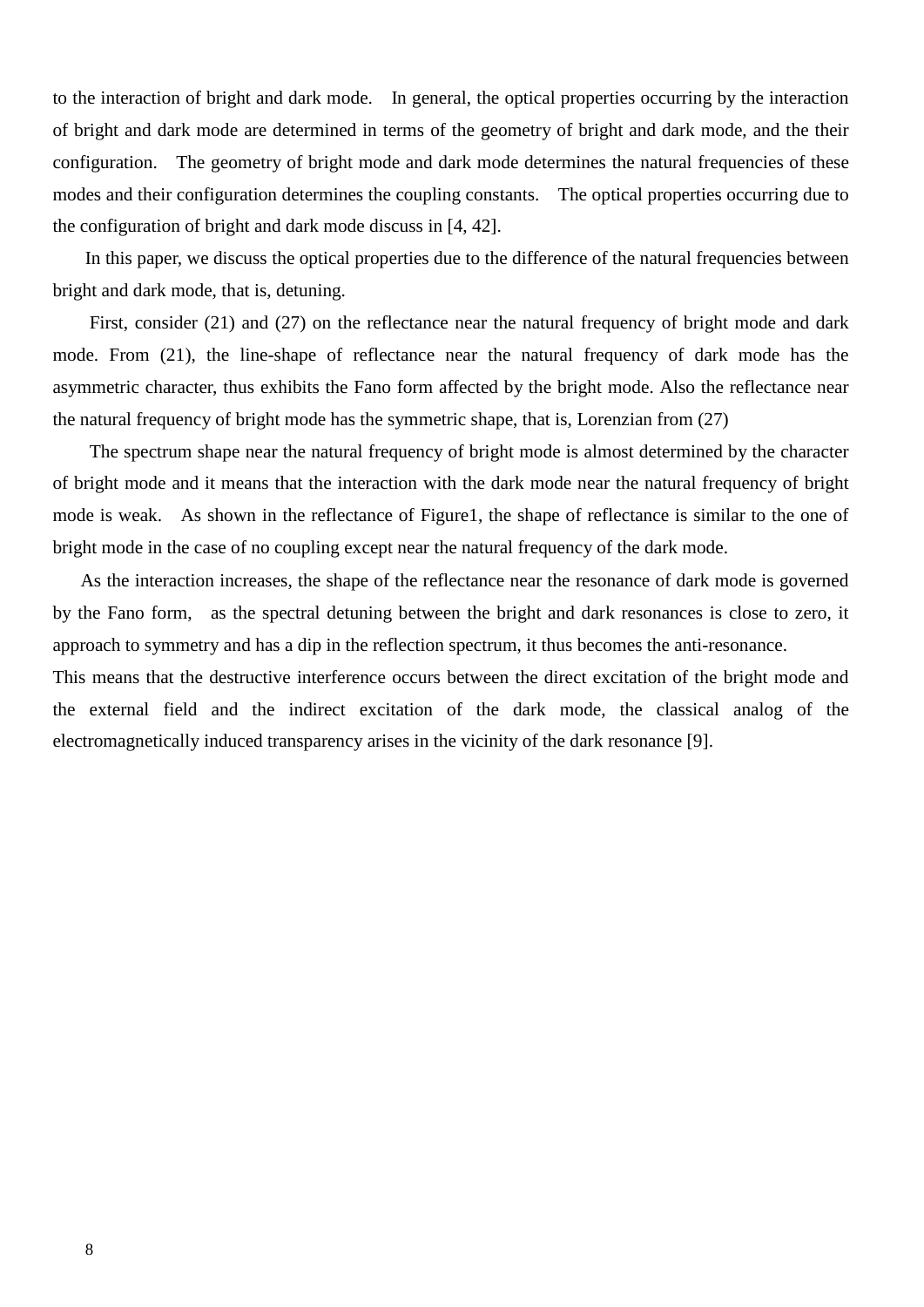

Figure 1. The reflectance via the detuning between the resonances of the bright and dark mode. From top to down, the coupling increase. (Black solid line) full reflectance, (blue dashed line) the reflectance of

(21) and (red dot-dashed line) the reflectance of (21)

Figue 2 shows how the resonance position of the dark mode is shifted in terms of the interference of bright and dark modes. The resonant frequency often call the Fano resonant frequency, is given by (21).

$$
\omega_0 \approx \omega_d + \Delta/2 \tag{30}
$$

Where  $\omega_d$  is the natural frequency when is no coupling.

The resonance position of the dark mode is related to the interaction between the bright and dark modes, so that the stronger the interaction, the father is shifted its resonant position. In what direction the resonance position is shifted is relate to the relative difference between the resonance positions of the bright and dark mode, and in case that the natural frequency of a dark mode is smaller than the one of a bright mode, the resonance of dark mode is blue-shifted and in opposite case, the resonance of dark mode is red-shifted.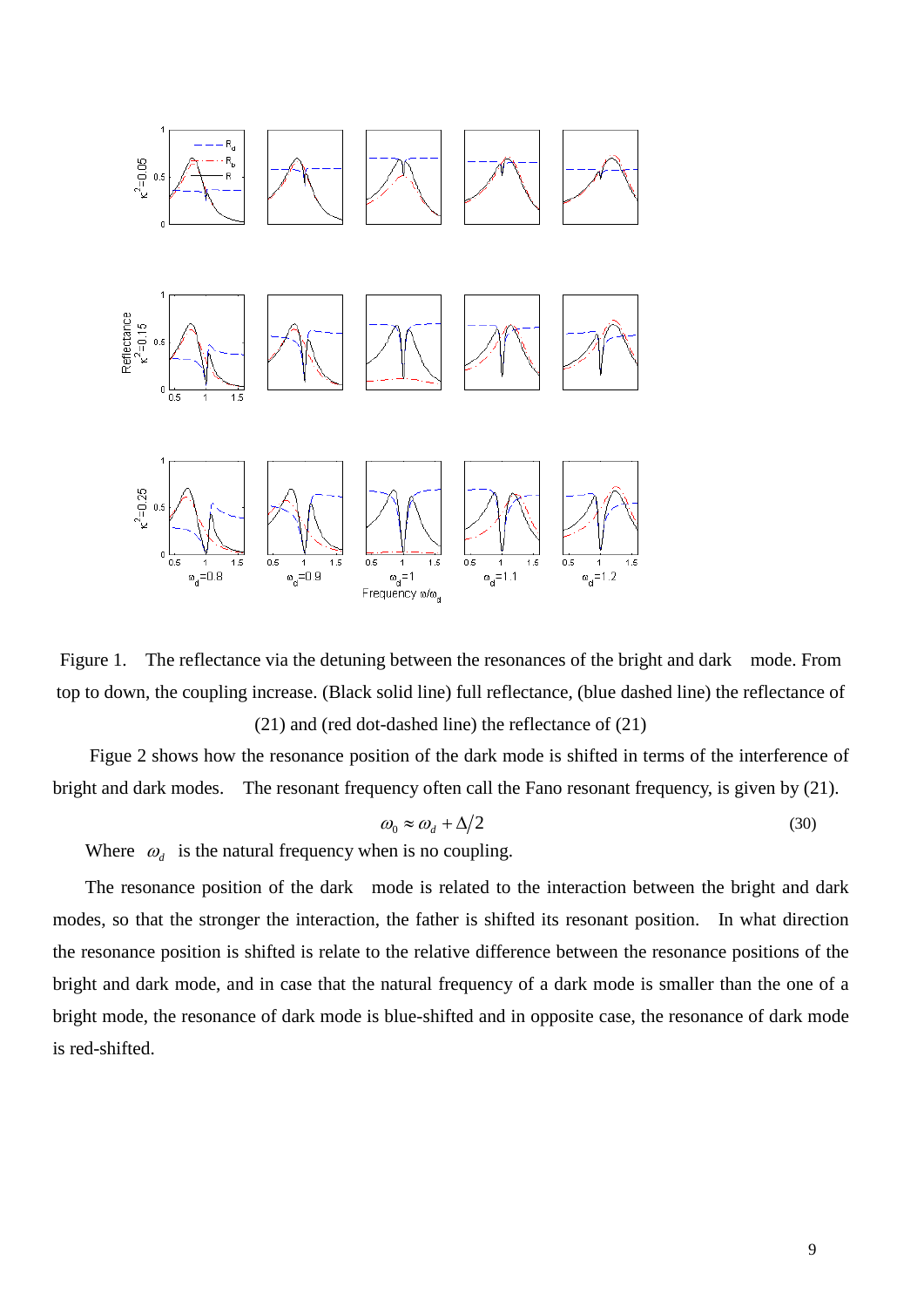

Figure 2. the shifting of the dark resonance via the intentsity.

In general, the shape of the reflection spectrum result in the standard Lorenzian profile as  $|q| \to \infty$ , the total shape of the reflection spectrum thus appears the symmetric one having a pick. Then the interaction with the bright mode is very weak, so that it result in the resonant feature of the no coupling case. When  $q$  is zero, the shape of the reflection spectrum becomes anti-resonant state and the total shape of reflection spectrum appears as the symmetric one having a dip  $\Box$ . When *q* is finite, an asymmetric shape is obtained in the reflection spectrum, according to the value of q in the reference of  $q = 1$ , we can discuss the influence of the bright and dark modes.

As shown figure 3, the asymmetric shape factor  $q_{rd}$  of reflectance of the dark mode usually has a finite value when the detuning between the bright and dark modes is finite, the smaller the detuning, the closer approach zero, so that it becomes anti-resonant state. This means that the reflectance and transmittance leads to typical Fano form in the vicinity of the dark resonance, when the detuning of the bright and dark resonances, the special state of Fano interference, that is, this leads to the classical analog of electromagnetically induced transparency or absorption [38,43].



Figure 3. The asymmetric shape factor  $q_{rd}$  (a) and  $q_{md}$  (b) of Fano form via the magnitude of the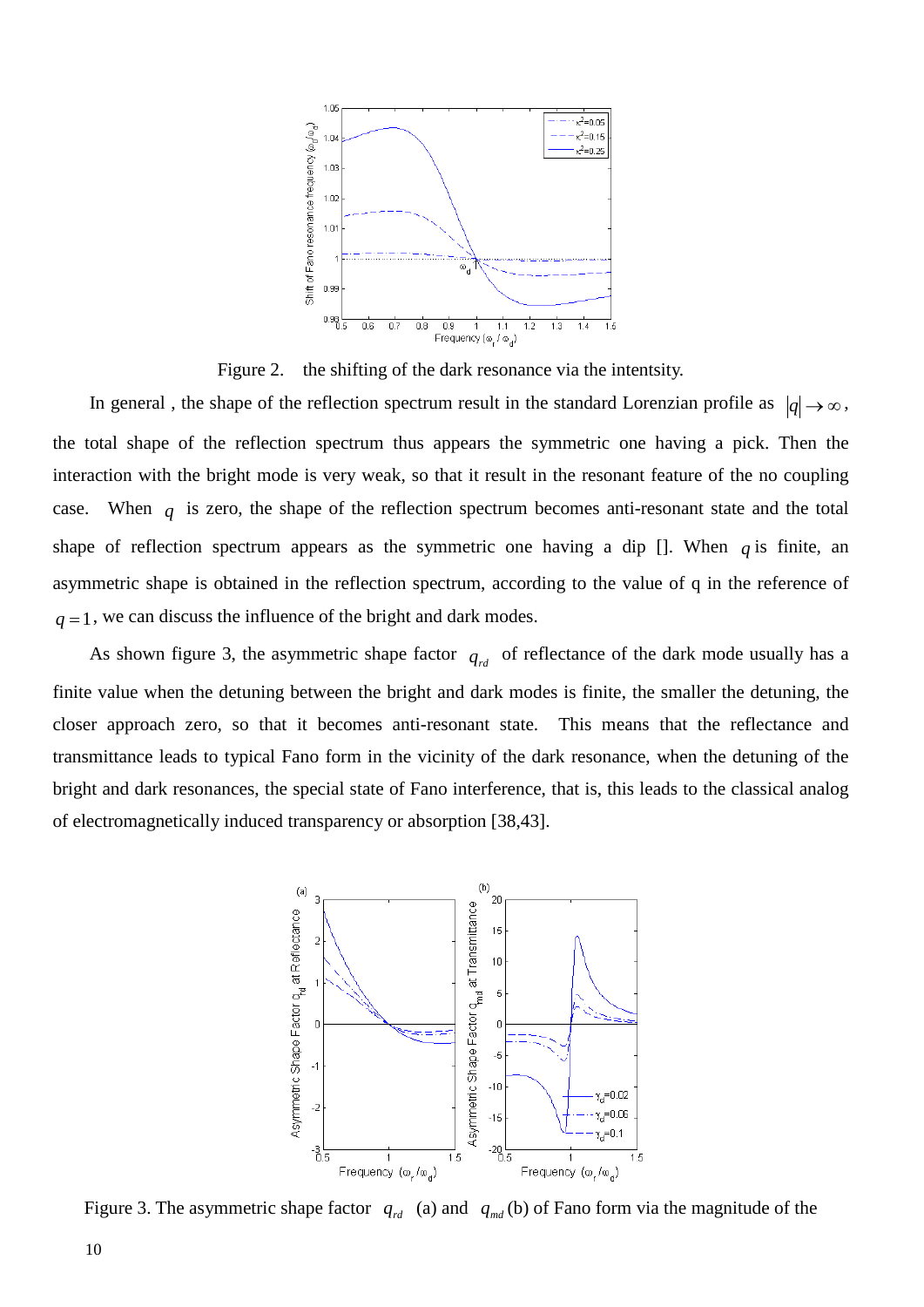intrinsic loss of the dark mode in the vicinity of dark resonance.

Secondly, discuss the transmittance of the bright and dark modes.

Main feature is the shape of the formula on the transmittance near dark resonance. The eq (23) on the transmittance is comprised of the product of the Fano form equal to reflectance and another Fano form. This new Fano form plays an important role in the classical analog of electromagnetically in deduced transparency.

As shown figure 3, the asymmetric shape factor of new Fano form usually has a finite value when the detuning between the natural frequencies is finite, it abruptly increases as the detuning decreases and thus becomes the resonant Lorentzian.

Next, consider the transmittance near the natural frequency of the bright mode. As shown eq (27) and the red dot-dashed curve of figure 4, the transmittance has a dip and is symmetric in the vicinity of the natural frequency of the bright mode. This corresponds to  $q = 0$  in the Fano formula and shows the anti-resonant state. Hence when the detuning is large, main feature of the transmittance near the natural frequency of the bright mode is mostly determined by the bright mode.

When the detuning is zero, the maximum of the transmittance of the dark mode and the minimum of the transmittance coincide with a point and this is a special type of electromagnetically induced transparency and absorption. As know above discussion, the interference between the bright and dark modes mostly occurs in vicinity of the Fano resonance position, that is, ep (30). In order to consider in detail the effect of the interference in the vicinity of Fano resonant point, calculate the rate of the radiative loss to the intrinsic loss.

If the radiative loss is large, this means that the interference between the bright and dark modes is strong and from the viewpoint of the dark mode, indirect interaction with the external field take actively place due to the interference with the bright mode. According to the Fano formulism, this means that the destructive or constructive interference take place between direct interference pathway with the external field and the indirect one. When the destructive interference take place, it result in electromagnetically induced transparency and when the constructive interference take place, it result in electromagnetically induced absorption.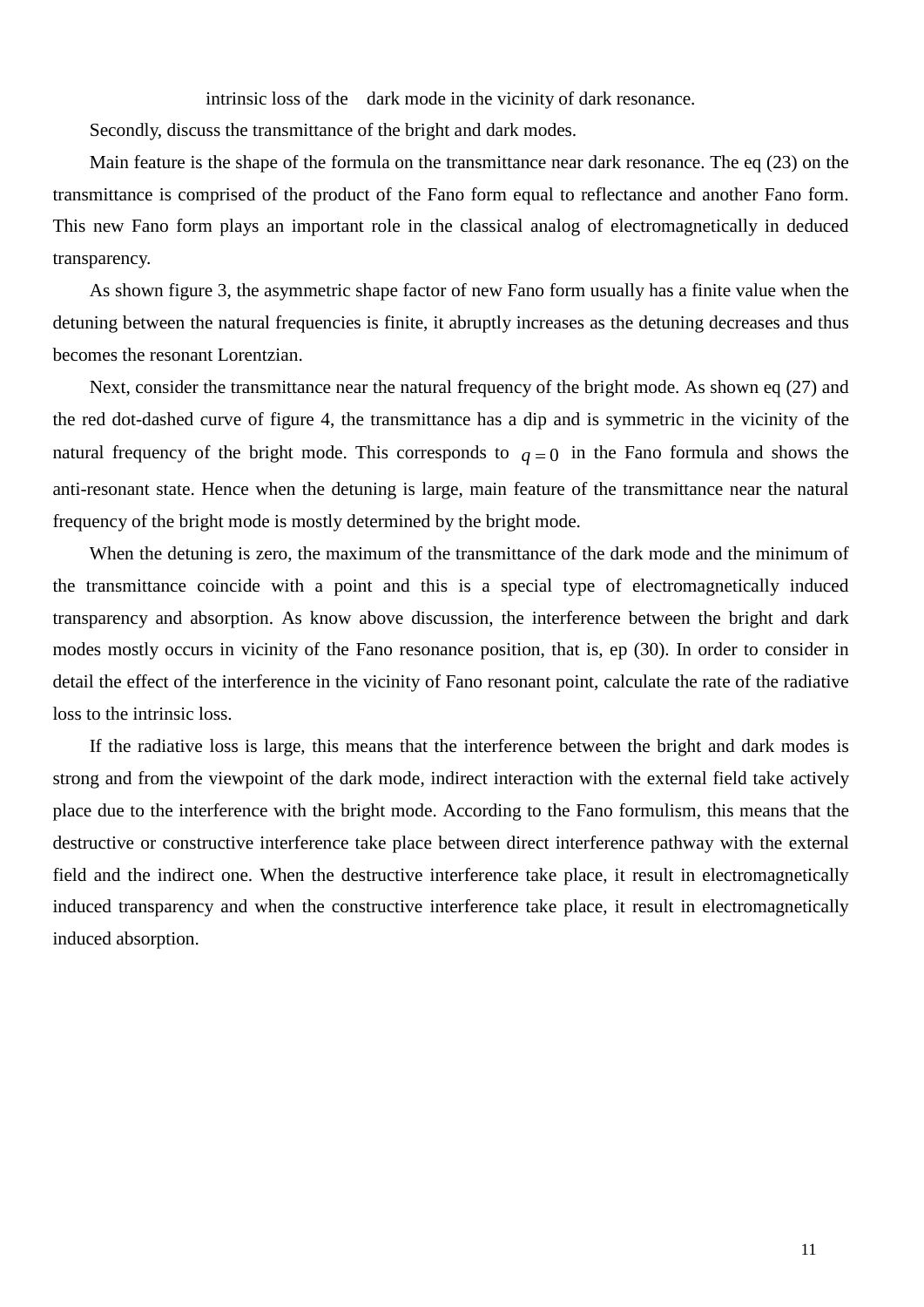



Figure 5 shows the rate of the radiative loss to the intrinsic loss of bright and dark modes. Hence, we know that the interference of the dark mode exists in the broad detuning interval and in contrast to this, the interference of the bright mode take place in the case that the detuning is relatively small due to the coupling. This means that the interference of the bright mode with the external field or the interference of the bright mode with the dark mode take strongly place when the detuning is small.

Finally, consider the energy stored in the dark mode according to the detuning of the bright and dark mode. This energy stored in the dark mode relates to the modulation damping factor [4]. From calculation, (1) the stronger the coupling between the bright mode and dark mode, (2) the smaller the intrinsic loss of the dark mode, the more energy is stored in the dark mode. We know that the most energy can be stored in the dark mode when the detuning becomes zero, that is, when the natural frequencies of the bright and the dark modes coincide.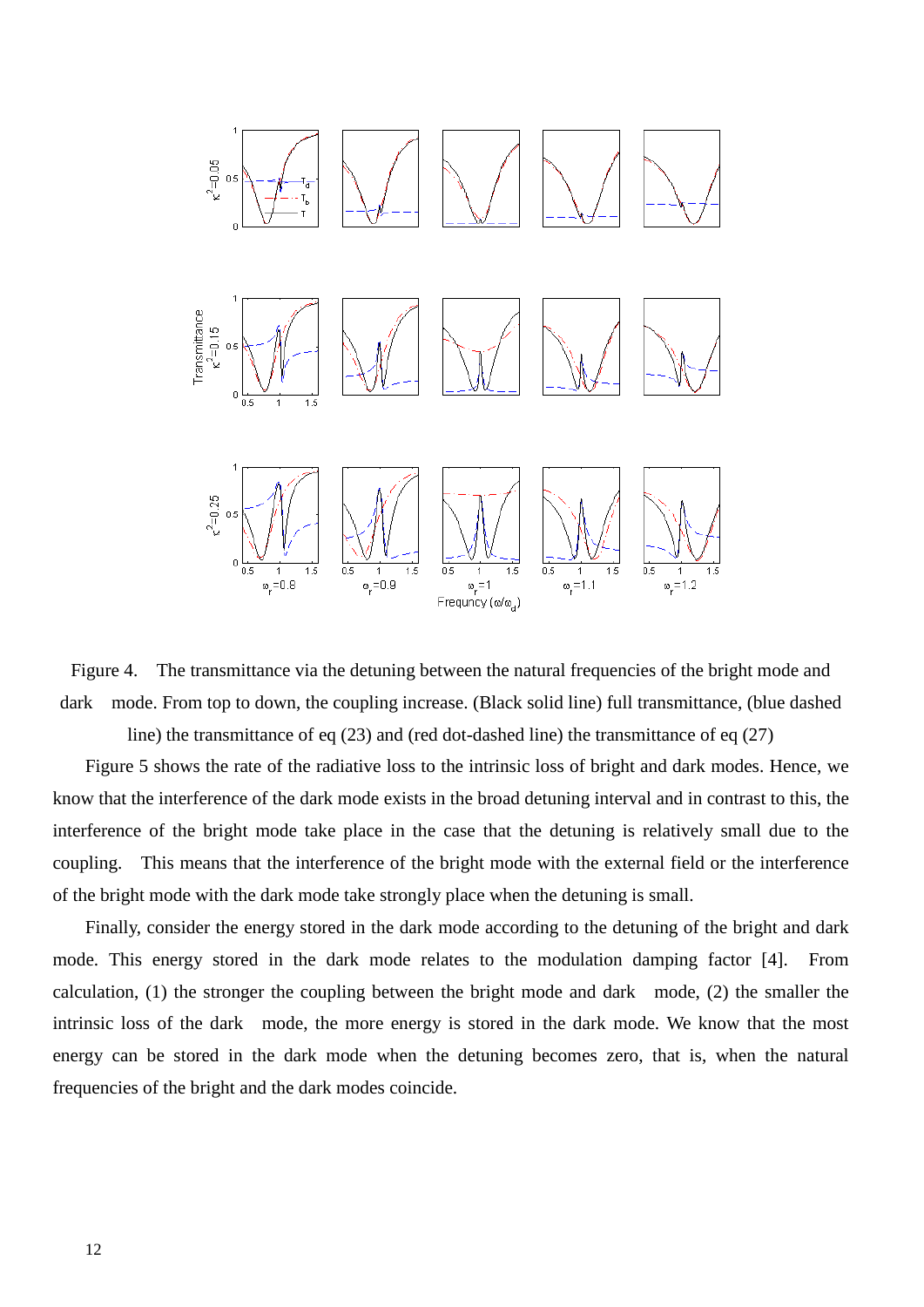

Figure 5. The radiative loss rate of the bright and dark modes

#### **Conclusion**

In this paper, we discuss the effect of the bright and dark modes on the optical spectrum in planar metamaterials, based on the two coupled oscillator model.

We derive the Fano formulism of the optical spectrum in the vicinity of the dark and bright resonances and analysis the effect of the individual factors on the total spectrum. This formulism is very useful to analysis the electromagnetically induced transparency and absorption and can give the important key to design the optical device in metamaterials and the plasmonics.

#### **Reference**

[1] P. Tassin; L. Zhang; R. Zhao; A. Jain; T. Koschny; C. M.Soukoulis; Electromagnetically induced transparency and absorption in metamaterials: the radiating two-oscillator model and its experimental confirmation. *Physical Review Letters* 2012, **109**,187401.

[2] Y. Ekinci. *et al*, Electric and magnetic resonances in arrays of coupled gold nanoparticle in-tandem pairs. *Optics. Express* 2008,**16**, 13287–13295.

[3] F. Neubrech. *et al*, Resonant plasmonic and vibrational coupling in a tailored nanoantenna for infrared detection. *Physical Review Letters* 2008, **101**, 157403.

[4] B. Gallinet, T. Siegfried, H. Sigg, P. Nordlander, and O.J. F. Martin, Plasmonic Radiance: Probing Structure at the Ångström Scale with Visible Light .Nano. Lett. 13, 497 (2013)

[5] A. E. Miroshnichenko; S. Flach ; Y. S. Kivshar, The Fano resonances in nanoscale structures. *Review of Modern physics* 2010, **82**(3),2257(42)

[6] V. Giannini; Y.Francescato; H.Amrania; C. C. Phillips; S.A. Maier, Resonances in Nanoscale Plasmonic Systems: A Parameter-free Modeling Approach. *Nano Letter* 2011, **11**, 2835–2840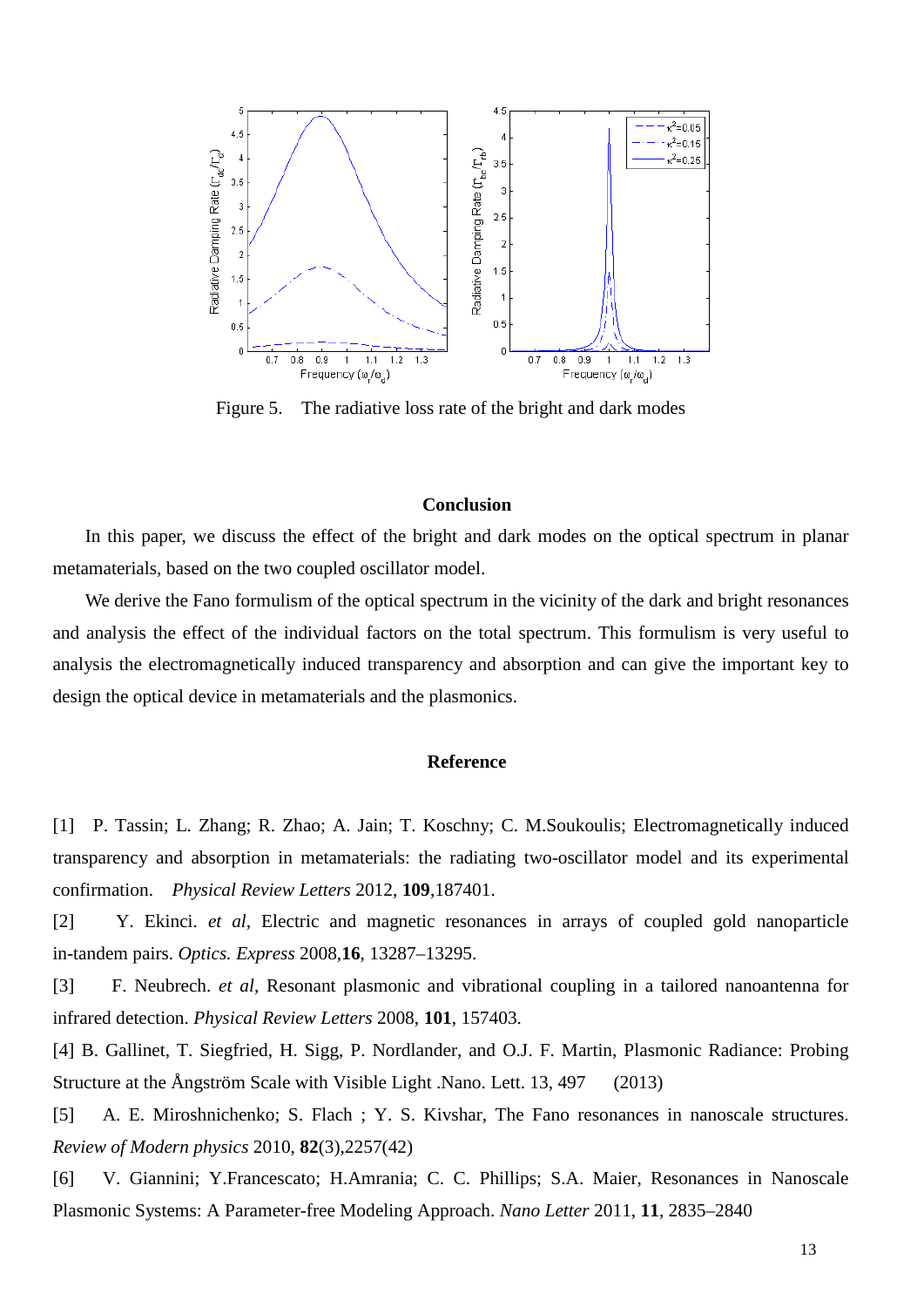[7] B. Gallinet; O. J. F. Martin, Ab Initio Theory of The Fano Resonances in Plasmonic Nanostructures and Metamaterials. *Physics Review* B 2011, **83**, 235427.

[8] S. Zhang; D. A. Genov; Y. Wang; M. Liu; X. Zhang, Plasmon-Induced Transparency in Metamaterials. *Physical Review Letters* 2008, **101**,047401.

[9] N. Liu; L. Langguth; T. Weiss; J. Kastel; M. Fleischhauer; T. Pfau; H. Giessen, Plasmonic analogue of electromagnetically induced transparency at the Drude damping limit. *Nature. Materials* 2009, **8**, 758–762.

[10] E. Prodan; C. Radloff; N. J. Halas; P. Nordlander, A Hybridization Model for the Plasmon Response of Complex Nanostructures. *Science* 2003, **302**,419.

[11] S. W. Prescott; P. Mulvaney, Gold nanorod extinction Spectra. *Journal of Applied Physics* 2006, **99**,123504

[12] J. Zuloaga; P .Nordlander, On the energy shift between near-field and far-field peak intensities in localized plasmon systems. *Nano Letters* 2011,**11**,1280.

[13] S. E.harris; J. E. Field; A. Imamoglu, Nonlinear Optics processes using electromagnetically induced transparency. *Physical Review Letters* 1990,**64**,1107.

[14] L. V. Hau; S. E. Harris; Z. Dutton; C. H. Behroozi, Light spped reduction to 17 metres per second in an ultracold atomic gas. *Nature* 1999,**397**,594-598.

[15] C. Liu; Z. Dutton; C. H. Behroozi; L. V. Hau, Observation of coherent Optics information storage in an atomic medium using halted light pulses. *Nature* 2001,409,490-493

[16] Z. Ye; S. Zhang; Y. Wang; Y-S. Park; T. Zentgraf; G. Bartal; X. Yin; X. Zhang, Mapping the near-field dynamics in plasmon-induced transparency. *physcal review B* 2012, **86**, 155148.

[17] K. Totsuka; N. Kobayashi; M. Tomita, Slow light in coupled resonator-induced transparency. *Physical Review Letters* 2007, **98**, 213904.

[18] N. Papasimakis; V. A. Fedotov; N. I. Zheludev; S. L. Prosvirnin, Metamaterial analog of electromagnetically induced transparency. *Physical Review Letters* 2008,**101**, 253903.

[19] N. Liu; T. Weiss; M. Mesch; L. Langguth; U. Eigenthaler; M. Hirscher; C. Sönnichsen; H. Giessen, Planar metamaterial analogue of electromagnetically induced transparency for plasmonic sensing. *Nano Letters* 2010, **10**, 1103–1107.

[20] C.L.garrido Alzar; M. A. G. Martinez; P. Nussenzveig, Classical analog of Electromagnetically induced transparency. *P.Am.J.phys* 2002,**70**,37-41

[21] R. Taubert: M. Hentschel; J. Kästel; H. Giessen, Classical analog of electromagnetically induced absorption. *Nano Letters* 2012, **12**, 1367–1371.

[22] X. Zheng; N. Verellen; V. Volskiy; V. K. Valev; J. J. Baumberg; G. A. E. Vandenbosch; V. V. Moshchalkov, Interacting plasmonic nanostructures beyond the quasi-static limit: "circuit"model. *Optics Express* 2013, **18**,31105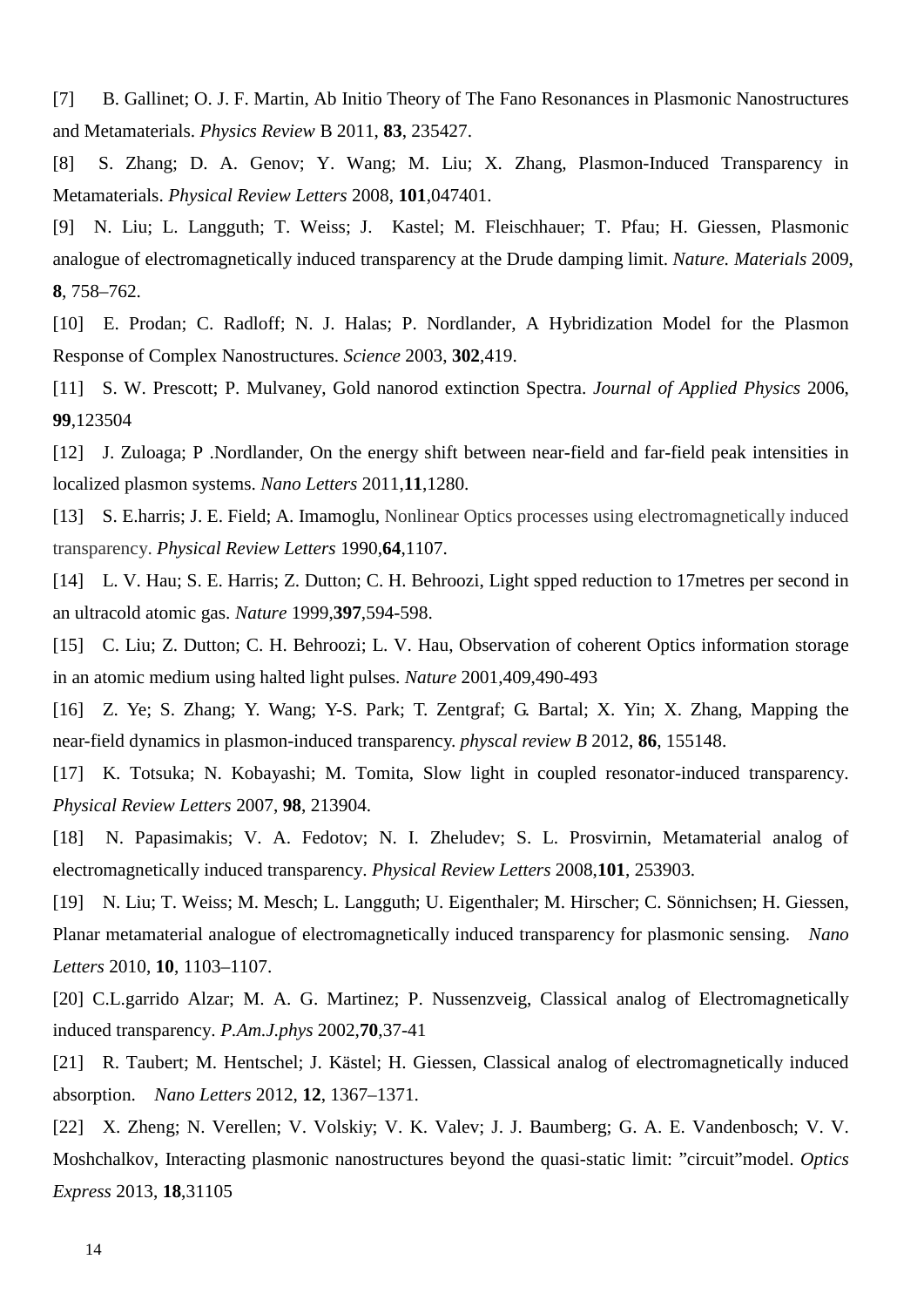[23] H.Wang; D. W. Brandl; P. Nordlander; N. J. Halas, Plasmonic nanostructures: artificial molecules. *Acc. Chem.Res* 2007, **40**, 53–62.

[24] U. The Fano, Effects of configuration interaction on intensities and phase shifts *Physical Review* 1961, **124**,1866-1878.

[25] C. Genet; M. P. van Exter; J. P. Woerdman, The Fano-type interpretation of red shifts and red tails in hole array transmission spectra. *Opt. Commun.*2003, **225,** 331–336.

[26] S. H. Fan; W. Suh; J, D. Joannopoulos, Temporal coupled-mode theory for the The Fano resonance in Optics resonators. *J. Opt. Soc. Am. A* 2003, **20,** 569–572 .

[27] N. Verellen *et al.* The Fano resonances in individual coherent plasmonic nanocavities. *Nano Letters* 2009, **9**, 1663–1667.

[28] Y. S. Joe; A. M. Satanin; C. S. Kim, Classical analogy of The Fano resonances. *Physica Scripta* 2006, **74**,259-266.

[29] G. Shvets; Y. A. Urzhumov, Engineering the electromagnetic properties of periodic nanostructures using electrostatic resonances. *Physical Review Letters* 2004,**93**, 243902.

[30] A. Christ .*et al*, Controlling the The Fano interference in a plasmonic lattice. *Physical Review B* 2007, **76**, 201405.

[31] F. Pistolesi; Y. M. Blanter; I. Martin, Self-consistent theory of molecular switching. *Physical Review B* 2008, **78**, 085127.

[32] D. J. Cho; F. Wang; X. Zhang; Y. R. Shen, Contribution of the electric quadrupole resonance in Optics metamaterials. *Physical Review B* 2008, **78**, 121101.

[33] A. Christ; O. J. F. Martin; Y. Ekinci; N. A. Gippius; S. G. Tikhodeev, Symmetry breaking in a plasmonic metamaterial at Optics wavelength. *Nano Letters* 2008, **8**, 2171–2175.

[34] C-Y. Chen; I-W. Un; N-H. Tai; T-J.Yen, Asymmetric coupling between subradiant and superradiant plasmonic resonances and its enhanced sensing performance. *Optics Express* 2009,**17**, 15372–15380.

[35] A. E. Miroshnichenko, Nonlinear The Fano-Feshbach resonances. *Physical Review E* 2009.**79,**  026611.

[36] N. Papasimakis; N. I. Zheludev, Metamaterial-induced transparency: Sharp The Fano resonances and slow light. *Opt. Phot. News* 2009,**20**, 22–27.

[37] N. Verellen; Y. Sonnefraud; H. Sobhani; F. Hao; V. V.Moshchalkov;P. Van Dorpe; P. Nordlander; S. A. Maier, The Fano resonances in individual coherent plasmonic nanocavities.Nano Letter 2009, **9**,1663

[38] B. Gallinet; O. J. F. Martin,Refractive Index Sensing with Subradiant Modes: A Framework to reduce Losses in Plasmonic Nanostructure. *ACS Nano* 2013, **7**(8), 6978-6987

[39] Y. Francescato; V. Giannini; S. A. Maier , Plasmonic Systems Unveiled by The Fano